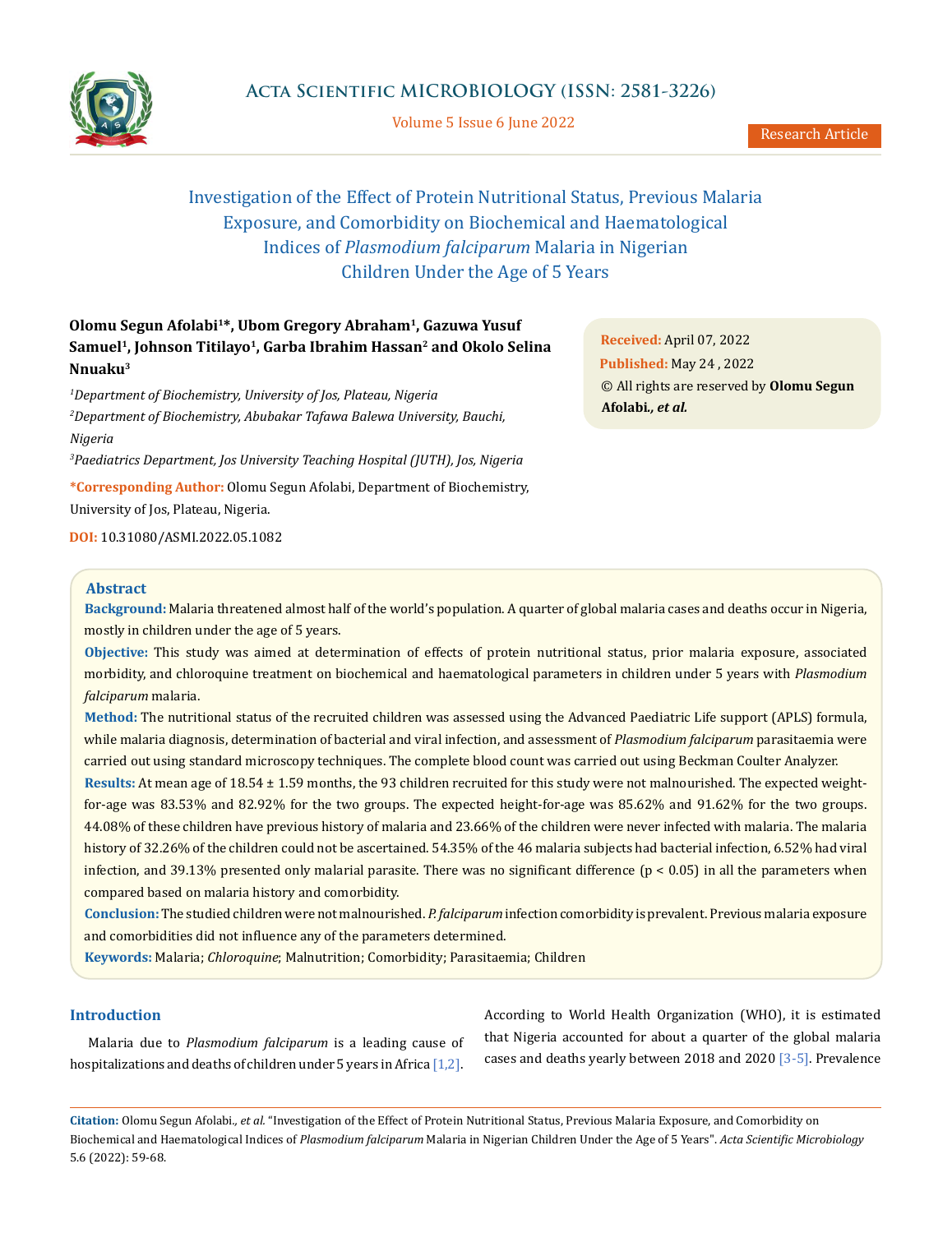of *P. falciparum* malaria around Jos metropolis of Plateau State, Nigeria has been well documented  $[6-8]$ . Despite the existence of effective treatment and protective measures, malaria continues to constitute a major public health concern, with high mortality in severe malaria cases  $[9]$ . There is a need to investigate factors that could contribute to the poor outcome in the intervention and management of malaria in this group of children. This study was designed to investigate the role of common comorbidities of *P. falciparum* malaria such as malnutrition, infection, as well as, the role of previous exposure to malaria on the pathogenesis of the disease. Comorbidities have been reported to compound the economic burden of malaria in Nigeria, and interventions to control malaria should also include control of the common comorbidities [10]. Sepsis has been reported to be the commonest comorbidity (40%) among children below 5 years with severe malaria, living in Port Harcourt, Nigeria  $[11]$ . Malnutrition is prevalent among many African children and it's a major cause of morbidity and mortality in these children. As in malaria, the most vulnerable group to malnutrition are the children under 5 years. Malnutrition comorbidity in *P. falciparum* is a significant risk factor. According to Kinyoki [12], malnutrition comorbidity with *Plasmodium falciparum* malaria has been associated with poor clinical outcome in children under 5 years. Therefore, there is need to integrate malnutrition intervention into malaria intervention program. Children under 5 years are said to be the most vulnerable to *P. falciparum* malaria because at that age the anti-body response to malaria is either not yet developed or inadequate to protect against severe infection. A study by Nhabomba  $[13]$ , on children in Mozambique shows that the age at which a child had first exposure to malaria does not determine the acquisition of protective immunity by the child, but rather the antibody responses, are to a large extent influenced by both previous exposure and age. Also, Singer [14], reported that, in the regions of high malaria transmission, children of 3-18 months are at highest risk of malaria morbidity and mortality. And that the development of an anti-body response to malaria parasite does not depends on the frequency of previous malaria exposure in early stage. But in another study by Barau  $[15]$ , children having previous malaria history had higher levels of antibodies response to malaria antigen when compared to children without malaria history. Chloroquine tablet is a non-prescription drug in Nigeria. It is affordable, readily available, and could be bought over the counter at any patent medicines stores across the country.

Re-emergence of sensitivity of malaria parasite to chloroquine in some areas where resistance was once prevalent has been reported by several recent studies [16]. And despite the ban on chloroquine in the treatment of malaria in Nigeria [17], it was reported that about 70% of mothers in Nigeria, still use oral chloroquine as the first-line treatment of suspect malaria symptoms in their children under 5 years  $[18]$ . In this study, we investigated how nutritional status, comorbidity, and previous exposure to malaria influence the impact of chloroquine treatment on the studied biochemical and haematological parameter.

### **Materials and Methods**

### **Study design**

Home-based administration of chloroquine tablets to children with suspected malaria is a common practice in the study area and Nigeria in general. This research work was designed to investigate the effects of nutritional status, prior malaria exposure, and comorbidity on parasiteamia, biochemical and haematological indices of *Plasmodium falciparum* infection in children between the age of 1 months and 59 months. To achieve the objectives, we determined the changes in the levels of parasitaemia, the biochemical and the heamatological parameters in the blood of non-treated *P. falciparum* infected children and their chloroquine treated counterparts, based on the presence of co-morbidity and previous exposure to malaria infection.

### **The chloroquine treatment, dosage, and administration**

The home-based chloroquine-treated malaria subjects were children that were screened to have *P. falciparum* in their peripheral blood and were administered chloroquine tablets orally at home by their mothers, following observation of suspected malaria symptoms. The administration of chloroquine treatment was within 24 hours prior to hospital admission and blood sample collection. These chloroquine-treated children had no symptoms of any other disease and did not have a history of any other medication in that particular episode of the sickness. The working interval of 24 hours between oral chloroquine administration and sample collection was adopted from the average time interval recorded in the study area for the transfer of the children with malaria from home to the hospital in situations where immediate access to medical facility or medical attention is not possible.

**Citation:** Olomu Segun Afolabi*., et al.* "Investigation of the Effect of Protein Nutritional Status, Previous Malaria Exposure, and Comorbidity on Biochemical and Haematological Indices of *Plasmodium falciparum* Malaria in Nigerian Children Under the Age of 5 Years". *Acta Scientific Microbiology*  5.6 (2022): 59-68.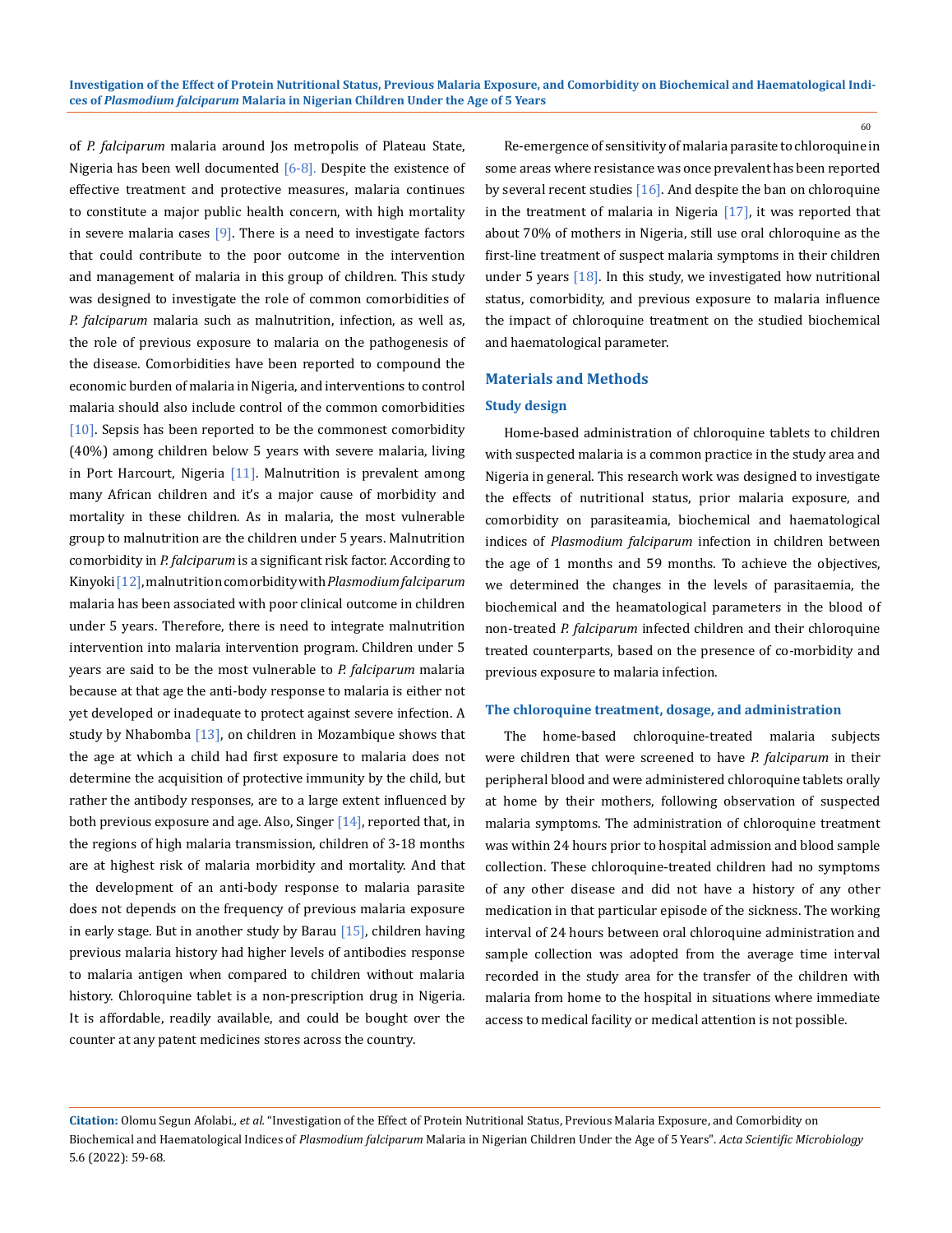An average dosage of 1 chloroquine tablet, containing 250 mg of Chloroquine phosphate, United States Pharmacopeia (equivalent to 150 mg base), administered orally in 24 hours was recorded from the mothers of these chloroquine-treated children.

The 16 chloroquine-treated children recruited for this study satisfied the inclusion criteria for simple and uncomplicated malaria. All the children that presented severe malaria on hospital admission did not receive any medication prior to blood sample collection.

#### **Study area and location**

Jos North, a local Government area of Plateau state, mainly Jos metropolis is the study site. Its geographical coordinates are 9° 55' 42" N (latitude) and 8° 54' 31" E (longitude).

### **Study subjects**

The malaria-positive children attending the Emergency Pediatrics Unit (EPU), Pediatrics Department, Jos University Teaching Hospital (JUTH), Jos and Our Lady of Apostle (OLA) hospital, Jos were recruited as study subjects. While the malaria-negative healthy children attending the Child Welfare Center of the Department of Community Health and Pediatrics Outpatient Department (POPD) for immunization at JUTH were recruited as control for this study. The malaria positive children were recruited consecutively and divided into groups.

The Sample size for this study was determined using Krejcie and Morgan [19] table for determining sample size of finite population.

### **Inclusion criteria**

 The recruited children presenting uncomplicated malaria had fever and presence of *P. falciparum* in their blood sample, but without symptoms of any other sickness, and had no history of any medication before sample collection. While the children recruited for severe malaria had fever, presence of *P. falciparum* in peripheral blood, lumber puncture – sterile, and with at least one of the following conditions: unconsciousness or coma, altered sensorium, repeated convulsion in a 24-hour period. There were no symptoms of any other diseases, having no history of any medication in the particular episode of the sickness. The chloroquine-treated children were malaria positive, but were previously administered with oral chloroquine within 24 hours prior to sample collection.

The control children were healthy and tested negative for malaria parasite screening, and they were within the same age bracket, living in the same area, and were not under any medication.

### **Clinical examination of subjects by clinician and data collection**

All the children recruited for this study, were each examined by a clinician for anthropometric, demographic, and other diagnostic indicators of malaria. The record of malaria history was obtained from the mother. The child's age, sex, weight, height, and temperature were recorded. The weight was measured using a bathroom scale and the height was measured using height or length board depending on whether the child would stand unaided or not.

Assessment of the nutritional status of the recruited children was carried out using the Weech's formula, as adapted in advanced paediatric life support (APLS) formula [20-22] and applied at the Emergency Paediatrics Unit (EPU), Paediatrics Department, Jos University Teaching Hospital (JUTH), Jos.

### **Equipment and reagents**

Standard laboratory equipment at Department of Biochemistry Laboratory, Faculty of Medical Sciences, University of Jos, and Department of Haematology laboratory, Jos University Teaching Hospital, were used for this research work. All reagents used were of analytical grade.

#### **Sample collection and preparation**

The collection of blood samples was carried out with the assistance of medical personnel. Five ml of venous blood was collected from each child by venipuncture, using a 5 ml syringe and needle. The 2 ml of collected blood was immediately dispensed into a Z5 tube containing an anticoagulant, Ethylene Diamine Tetra Acetic Acid (EDTA) solution. The tube was gently shaken and kept at room temperature pending the haematological analysis, which was carried out within 6 hours of sample collection.

 The remaining 3 ml of the collected blood sample was allowed to clot in a sterile 10 ml tube, and centrifuged at 3000 rpm for 10 min. Then serum separated as supernatant was stored in a refrigerator until it was needed.

**Citation:** Olomu Segun Afolabi*., et al.* "Investigation of the Effect of Protein Nutritional Status, Previous Malaria Exposure, and Comorbidity on Biochemical and Haematological Indices of *Plasmodium falciparum* Malaria in Nigerian Children Under the Age of 5 Years". *Acta Scientific Microbiology*  5.6 (2022): 59-68.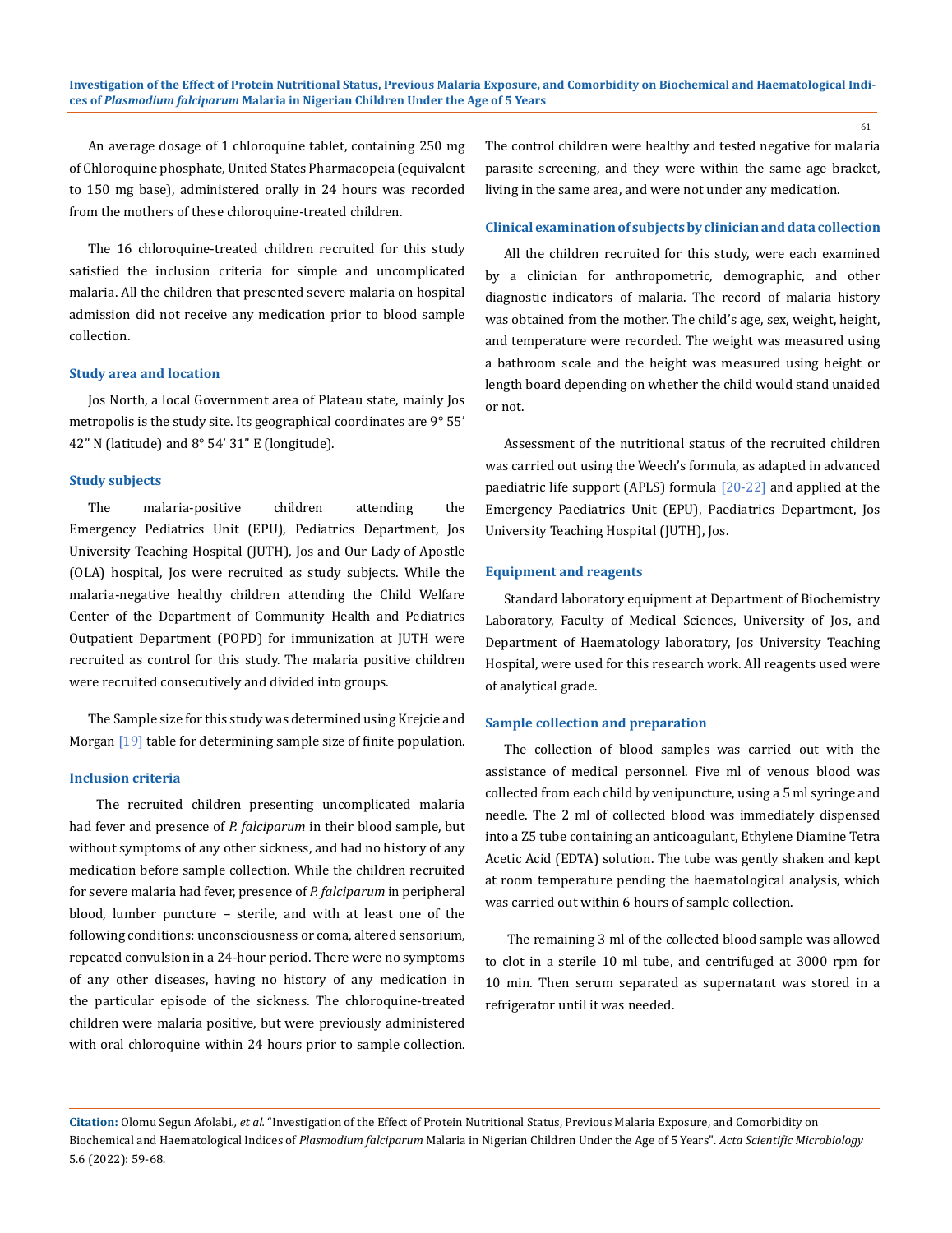### **Malaria diagnosis and determination of bacterial and viral infection**

The standard diagnosis of malaria by microscopic determination of malaria parasite in the thick and thin blood film on a slide using Leishman's stain and determination of bacterial and viral infection were carried out as described by Dace and Lewis  $[23]$ , in all the recruited children. Malaria diagnosis was based on the presence of asexual stages of *P. falciparum* on the blood films. Determination of viral infection was based on the presence of reactive (atypical) lymphocytes in the blood, whereas bacterial infection was determined based on the presence of toxic granulation. The determination of complete blood counts was done using Beckman Coulter Analyzer according to Student health center manuals [24].

### **Data analysis**

The analysis of the data obtained from this study was carried out using Statistical Package for Social Sciences (SPSS) version 21. One-way analysis of variance (ANOVA) was used to confirm the difference in means of several groups. An assessment of the normality of data was carried out using graphical method. The result of test of normality shows that the data obtained in this study were normally distributed. P- values less or equal to 0.05 (p ≤ 0.05) were considered significant.

### **Results**

Table 1 shows a total of 93 children aged 1-59 months were recruited consecutively for this cross-sectional study involving 46 malaria-positive children and 46 non-malaria healthy children living in Jos metropolis of Plateau state, Nigeria. Twenty three of the 46 malaria positive children (50%) were untreated and presented simple malaria, while 7 of them (15.22%) were untreated and presented severe malaria, and 16 of the children (34.78 %) were treated with chloroquine at home. The total number of male and female children within control group were 23 (49.84%) and 24 (51.06%), respectively. While the total number of male and female children within total malaria group were 24 (52.17%) and 22 (47.83%). Respectively.

The expected age-for-weight (malnutrition index) was 83.53% of the expected weight for the control children and 82.92% for the malaria children (Table 2). The expected age-for-height (stunted growth index) was 85.62% for the control children and 91.62% for the malaria children (Table 3). There was no significant difference (p<0.05) between values obtained for both the control and malarial groups in terms of the two indices of malnutrition. These anthropometric indices of protein-energy malnutrition indicate that all the children recruited for this study were not malnourished.

The history of prior malaria infection in all the 93 recruited children is summarized in Table 4. At a mean age of  $18.54 \pm 1.59$ months, 44.08% of these children had previous history of malaria prior to the present episode, whereas 23.66% of the children were never infected with malaria. The malaria history in the remaining 32.26% of the children could not be ascertained. This result suggests that for children within this age bracket, exposure to malaria infection does not confer immunity against malaria parasite.

Table 5 shows the records of co-morbidity in malaria-positive children with concurrent bacterial or viral infections. In addition to malaria parasite, the majority of the children with malaria have either bacterial or viral infection. 25 of 46 malaria subjects had bacterial infection as evidenced from sepsis, whereas three or 6.52% had viral infection (atypical lymphocytes); and only 18 malaria subjects or 39.13% presented only malaria parasite and had neither bacterial nor viral infection. This implies that most malaria children recruited for this study have associated bacterial or viral infection.

| <b>Treatment Group</b> | Age (months)                   | Weight(kg)              | Height 9cm)                    | Temperature (°C)               |
|------------------------|--------------------------------|-------------------------|--------------------------------|--------------------------------|
| Control Children       | $12.47 \pm 1.60$<br>(47)       | $8.42 \pm 0.40$<br>(47) | $71.27 \pm 1.32$<br>(47)       | $36.80 \pm 0.07$<br>(47)       |
| Non-treated Simple     | $27.22 \pm 4.18$ <sup>a*</sup> | $9.97 \pm 0.97$         | $83.69 \pm 3.99$ <sup>a*</sup> | $38.45 \pm 0.25$ <sup>a*</sup> |
| Malaria Children       | (23)                           | (23)                    | (23)                           | (23)                           |
| Non-treated Severe     | $19.00 \pm 1.48$               | $8.88 \pm 0.44$         | $75.71 \pm 5.20$               | $39.24 \pm 0.47^{\text{ab}}$   |
| Malaria Children       | 7                              | (7)                     | [7]                            |                                |

**Citation:** Olomu Segun Afolabi*., et al.* "Investigation of the Effect of Protein Nutritional Status, Previous Malaria Exposure, and Comorbidity on Biochemical and Haematological Indices of *Plasmodium falciparum* Malaria in Nigerian Children Under the Age of 5 Years". *Acta Scientific Microbiology*  5.6 (2022): 59-68.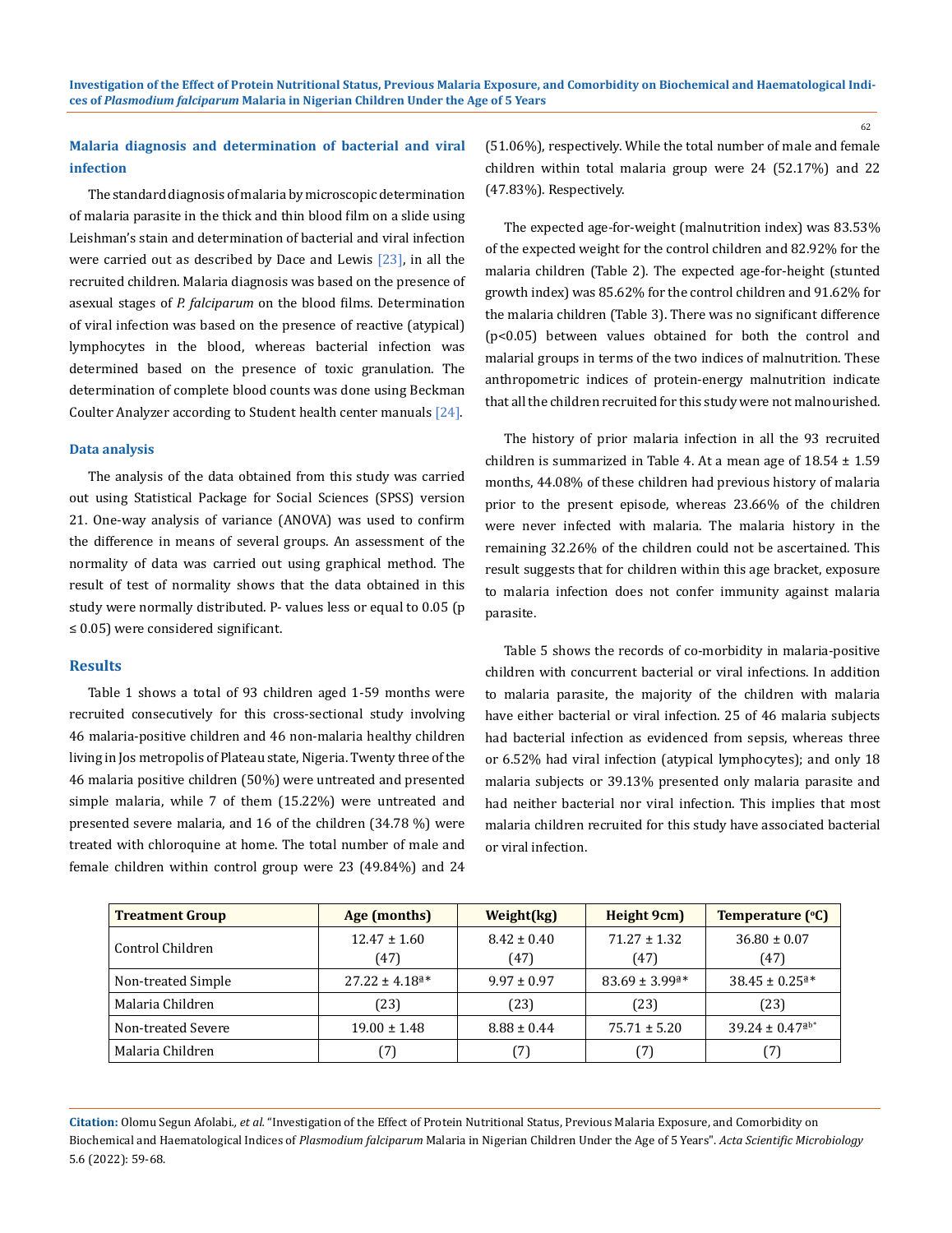| Chloroquine            | $23.69 \pm 3.67$ <sup>a*</sup>        | $10.68 \pm 0.80$ <sup>a*</sup>         | $81.96 \pm 3.25$ <sup>a*</sup>          | $37.94 \pm 0.30$ <sup>a*</sup>         |
|------------------------|---------------------------------------|----------------------------------------|-----------------------------------------|----------------------------------------|
| Treated Children       | 16                                    | (16)                                   | (16)                                    | (16)                                   |
| Total Malaria Children | $24.74 \pm 2.46^{\text{a}**}$<br>(46) | $10.05 \pm 0.57$ <sup>a*</sup><br>(46) | $81.88 \pm 2.41$ <sup>4**</sup><br>(46) | $38.40 \pm 0.14$ <sup>a*</sup><br>(46) |

**Table 1:** Anthropometric measurements and temperature of recruited children below 5 years in Jos metropolis.

Tabulated values are means  $\pm$  S.E.M for (n) subjects given in parenthesis.

\*The mean difference is significant at the  $p < 0.05$  level, and \*\*at  $p < 0.01$  level

ª- Comparing respective malaria infected group with control

b - Comparing untreated severe malaria group with chloroquine treated malaria group.

| <b>Treatment</b><br>group | Average<br>Age<br>(months) | <b>Expected</b><br>weight<br>(kg) | <b>Mean</b><br>actual<br>weight<br>(kg) | Number of<br><b>Subjects</b><br>(n) | <b>Percentage of</b><br>expected<br>(%) | <b>Inference</b>          |
|---------------------------|----------------------------|-----------------------------------|-----------------------------------------|-------------------------------------|-----------------------------------------|---------------------------|
| Control Children          | 12.47                      | 10.08                             | 8.42                                    | 47                                  | 83.53                                   | Normal (not malnourished) |
| Malaria<br>Children       | 24.74                      | 12.12                             | 10.05                                   | 46                                  | 82.92                                   | Normal (not malnourished) |

**Table 2:** Malnutrition Index: expected weight for age of the under 5 years subjects attending JUTH and OLA hospital in the Jos

Metropolis.

Tabulated values are means  $\pm$  S.E.M for (n) subjects given in parenthesis.

| <b>Treatment</b><br>group | Mean<br>Age (months) | <b>Expected</b><br>height<br>(cm) | <b>Mean</b><br>actual<br>height<br>(cm) | $No$ of<br><b>Subjects</b><br>(n) | Percentage of<br>expected<br>(%) | <b>Inference</b>          |
|---------------------------|----------------------|-----------------------------------|-----------------------------------------|-----------------------------------|----------------------------------|---------------------------|
| Control-Children          | 12.47                | 83.24                             | 71.27                                   | 47                                | 85.62                            | Normal (not malnourished) |
| Malaria-Children          | 24.74                | 89.37                             | 81.88                                   | 46                                | 91.62                            | Normal (not malnourished) |

**Table 3:** Stunted growth index: expected height for age in the under 5 years subjects attending JUTH and OLA hospital in Jos metropolis.

Tabulated values are means  $\pm$  S.E.M for (n) subjects given in parenthesis.

| <b>Malaria history</b> | <b>Number of subjects</b> | Percentage (%) |
|------------------------|---------------------------|----------------|
| Positive -history      | 41                        | 44.08          |
| Negative-history       | 22                        | 23.66          |
| History<br>unavailable | 30                        | 32.26          |
| Total                  | 93                        |                |

**Table 4:** Record of Previous Malaria History in Children under the age of 5 years.

| <b>Comorbidity</b>         | $No$ of subjects | Percentage (%) |
|----------------------------|------------------|----------------|
| <b>Bacterial infection</b> | 25               | 54.35          |
| P. falciparum only         | 18               | 39.13          |
| Viral infection            |                  | 6.52           |
| Total                      | 46               |                |

**Table 5:** Results of malaria presenting with concurrent bacterial and viral infections in the under 5 years subjects.

**\***All subjects presented with *P. falciparum* malaria parasite infection.

**Citation:** Olomu Segun Afolabi*., et al.* "Investigation of the Effect of Protein Nutritional Status, Previous Malaria Exposure, and Comorbidity on Biochemical and Haematological Indices of *Plasmodium falciparum* Malaria in Nigerian Children Under the Age of 5 Years". *Acta Scientific Microbiology*  5.6 (2022): 59-68.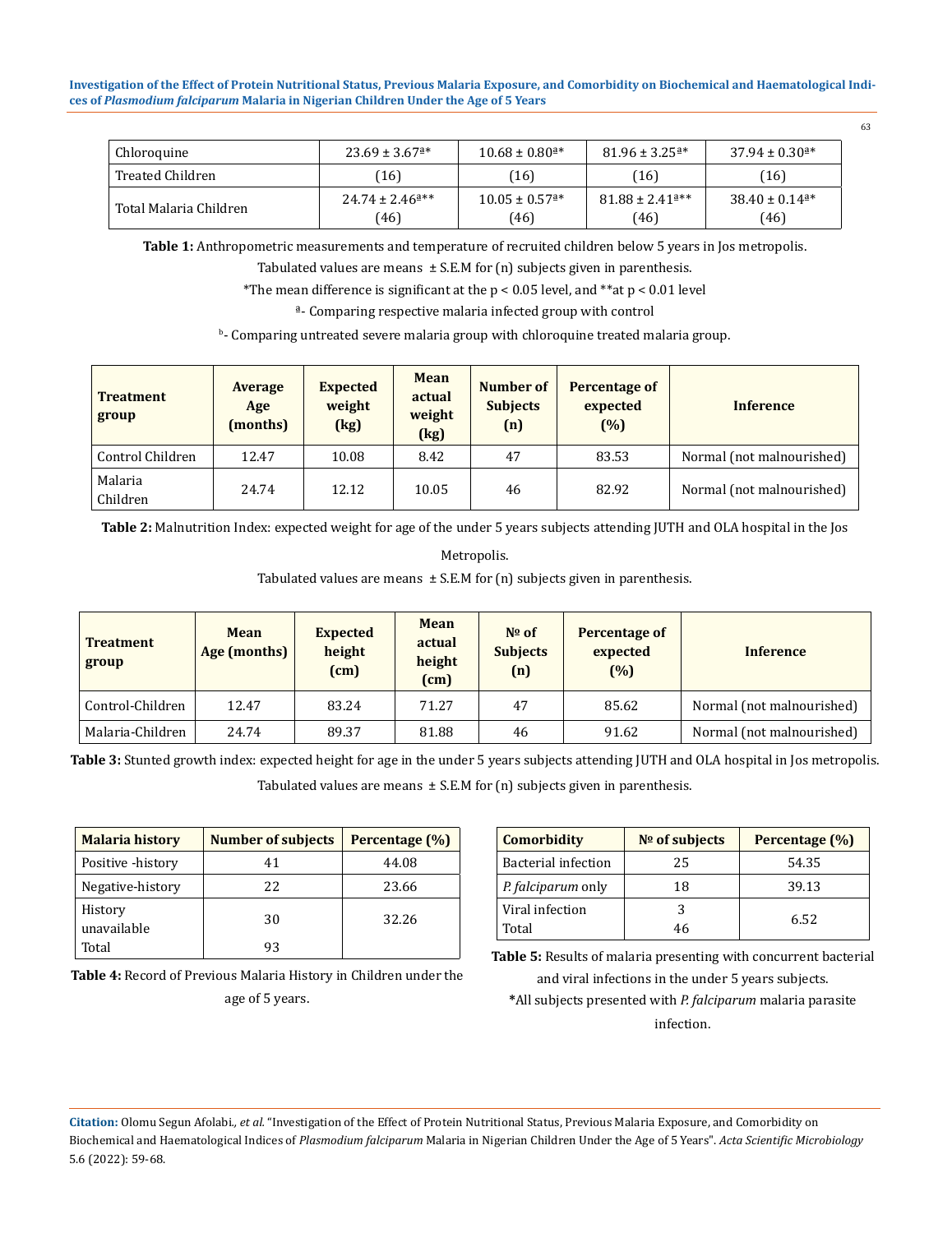As shown in table 6, in all cases, there was no significant difference between chloroquine treated children with previous malaria history and chloroquine treated children with no previous malaria history in respect of level of *parasitaemia,* temperature and duration of fever. Similarly for the three parameters, there was no difference between untreated malaria children with no previous malaria history and those with previous history of malaria. Table 7 shows that there were no differences in the values obtained for parasitaemia, temperature and duration of fever in treated and non-treated children with co-morbidity, and those with strictly malaria parasite alone.

As shown in table 8, for all comparisons, there were no significant differences between chloroquine treated children with previous malaria history, and chloroquine treated children with no previous malaria history in respect of values for; serum creatinine, serum albumin, serum total protein, serum globulin, serum aspartate aminotransferase, serum alanine aminotransferase and serum alkaline phosphatase. Likewise, there were no significant differences in the values of all determined biochemical parameters obtained for untreated children with no previous malaria history and those with previous history of malaria. This shows that previous exposure to malaria parasite does not affect the values of these biochemical parameters in the malaria children recruited for this study.

64

Table 9 indicates that, there were no significant differences between chloroquine treated children with co-morbidity and those without concurrent bacterial/viral infection in the respective biochemical parameters analyzed. There were no Significant differences in the results obtained for the biochemical parameters in the untreated children with associated viral or bacterial infection and those with only *P. falciparum* infection. This result demonstrates that the concurrent bacterial/viral infection does not have significant effect on the values obtained for the biochemical parameters analyzed as compared to children with strictly defined malaria.

| <b>Treatment Group</b>                                | Parasitaemia (%) | Temperature ()   | <b>Duration fever (Days)</b> |
|-------------------------------------------------------|------------------|------------------|------------------------------|
| Positive-history treated                              | $17.67 \pm 0.71$ | $38.04 \pm 0.41$ | $6.00 \pm 1.67$              |
| Children                                              | (09)             | (09)             | (09)                         |
| Negative-history treated                              | $19.00 \pm 0.63$ | $37.64 \pm 0.58$ | $7.60 \pm 3.63$              |
| Children                                              | (05)             | (05)             | (05)                         |
| Positive-history untreated                            | $35.39 \pm 3.86$ | $38.31 \pm 0.27$ | $4.94 \pm 1.24$              |
| Children                                              | (18)             | (18)             | (18)                         |
| Negative-history untreated                            | $39.43 \pm 3.79$ | $39.11 \pm 0.47$ | $3.00 \pm 0.85$              |
| Children                                              | (7)              | (7)              | (7)                          |
| Tabulated values are means $\pm$ S.E.M for n subjects |                  |                  |                              |
| given in parenthesis                                  |                  |                  |                              |

**Table 6:** Effect of previous malaria history on parasitaemia, temperature and duration of fever in untreated children, and chloroquine treated children under 5 years attending JUTH and OLA hospital in Jos metropolis.

| <b>Treatment</b>                       | Parasitaemia (%) | <b>Temperature</b><br>(°C) | <b>Duration of fever</b><br>(days) |
|----------------------------------------|------------------|----------------------------|------------------------------------|
| Treated children with comorbidity      | $17.92 \pm 0.56$ | $37.9 \pm 0.33$            | $6.38 \pm 1.73$                    |
|                                        | (13)             | (13)                       | (13)                               |
| Treated children without comorbidity   | $19.00 \pm 1.00$ | $38.1 \pm 0.91$            | $5.0 \pm 2.1$                      |
|                                        | (3)              | (3)                        | (3)                                |
| Untreated children with comorbidity    | $37.33 \pm 2.71$ | $38.92 \pm 0.31$           | $3.87 \pm 1.34$                    |
|                                        | (15)             | (15)                       | (15)                               |
| Untreated children without comorbidity | $35.67 \pm 4.36$ | $38.38 \pm 0.31$           | $4.33 \pm 0.89$                    |
|                                        | (15)             | (15)                       | (15)                               |

**Table 7:** Effect of malaria with concurrent bacterial/viral Infection on parasitaemia, temperature and duration of fever in untreated

malaria, and chloroquine treated malaria under 5 years children attending JUTH and OLA hospital in Jos metropolis.

Tabulated values are means  $\pm$  S.E.M for n subjects given in parenthesis.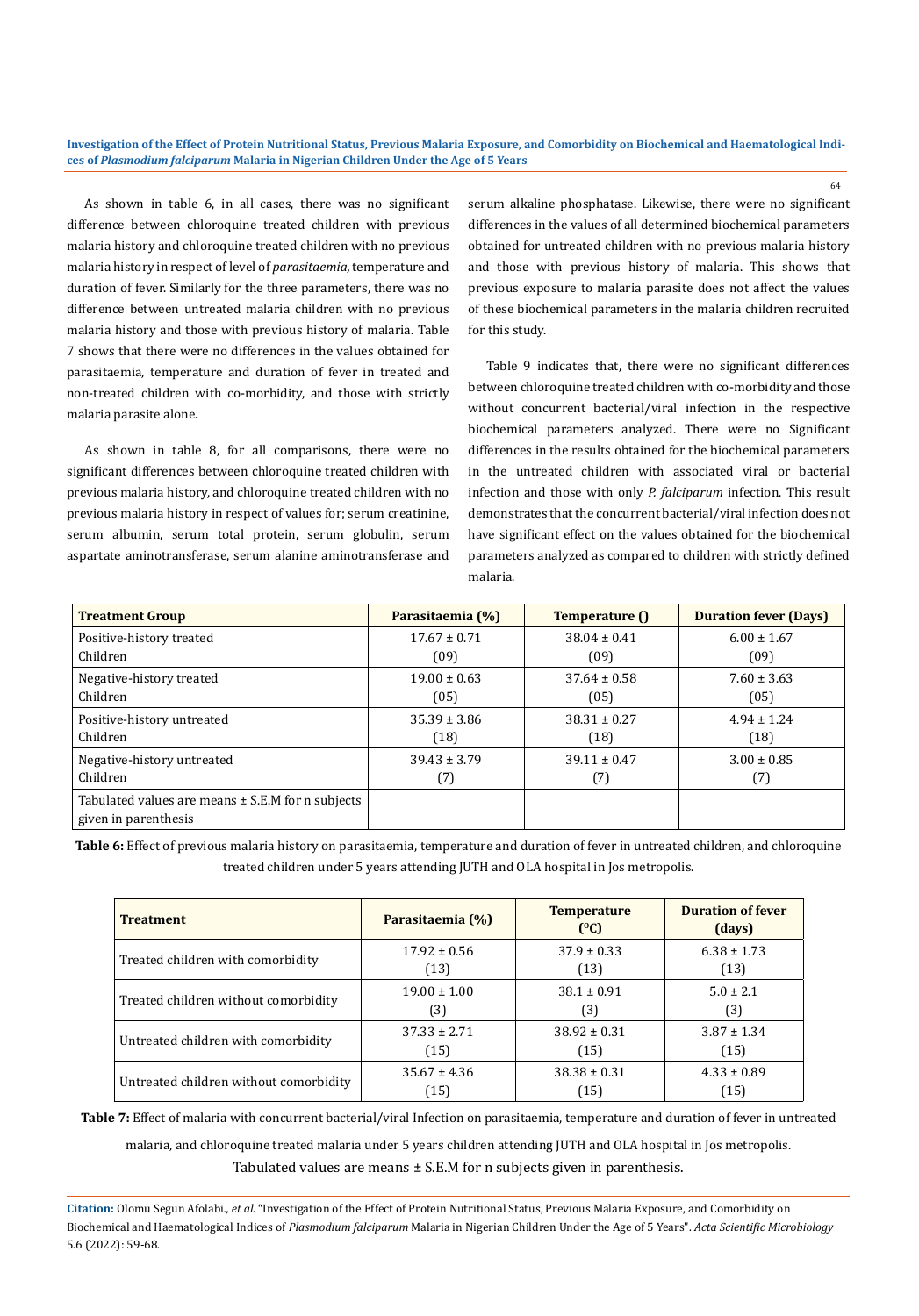| <b>Treatment</b><br>group                 | <b>Serum</b><br>creatinine<br>(numol/l) | <b>Serum</b><br>albumin<br>(g/l) | Serum total<br>protein<br>(g/l) | <b>Serum</b><br>globulin<br>(g/l) | <b>Aspartate</b><br><i>aminotransferase</i><br>(IU/L) | <b>Alanine</b><br>aminotrans-<br>ferase<br>(IU/L) | <b>Alkaline</b><br>phosphatase<br>(IU/L) |
|-------------------------------------------|-----------------------------------------|----------------------------------|---------------------------------|-----------------------------------|-------------------------------------------------------|---------------------------------------------------|------------------------------------------|
| Positive-history                          | $67.38 \pm 6.48$                        | $35.00 \pm 1.68$                 | $64.75 \pm 3.02$                | $29.75 \pm 2.31$                  | $9.75 \pm 1.33$                                       | $8.0 \pm 1.36$                                    | $217.5 \pm 39.67$                        |
| treated children                          | (8)                                     | (8)                              | (8)                             | (8)                               | (8)                                                   | (8)                                               | (8)                                      |
| Negative-history                          | $72.00 \pm 13.98$                       | $31.50 \pm 6.13$                 | $64.75 \pm 13.66$               | $33.25 \pm 7.6$                   | $10.0 \pm 1.41$                                       | $9.0 \pm 0.91$                                    | $155.8 \pm 28.16$                        |
| treated children                          | (4)                                     | (4)                              | (4)                             | (4)                               | (4)                                                   | (4)                                               | (4)                                      |
| Positive-history<br>untreated<br>children | $83.59 \pm 11.57$<br>(17)               | $37.18 \pm 1.55$<br>(17)         | $72.29 \pm 3.27$<br>(17)        | $36.29 \pm 2.34$<br>(17)          | $8.88 \pm 0.67$<br>(17)                               | $8.59 \pm 0.77$<br>(17)                           | $167.5 \pm 13.84$<br>(17)                |
| Untr                                      | $75.0 \pm 19.87$                        | $38.43 \pm 1.09$                 | $69.29 \pm 2.93$                | $30.86 \pm 2.63$                  | $8.29 \pm 1.36$                                       | $7.71 \pm 1.04$                                   | $144.7 \pm 20.44$                        |
|                                           | (14)                                    | (7)                              | (7)                             | (7)                               | (7)                                                   | (7)                                               | (7)                                      |

**Table 8:** Effect of previous malaria history on biochemical parameters in untreated malaria, and chloroquine treated malaria under 5

years children attending JUTH and OLA hospital in Jos metropolis.

| <b>Treatment</b><br>groups                 | <b>Serum</b><br>creatinine<br>$(\mu mol/L)$ | <b>Serum</b><br>albumin<br>(g/l) | <b>Serum</b><br>total protein<br>(g/l) | <b>Serum</b><br>globulin<br>(g/l) | <b>Aspartate</b><br>aminotransfer-<br>ase<br>(IU/L) | <b>Alanine</b><br>aminotrans-<br>ferase<br>(IU/L) | <b>Alkaline</b><br>phosphatase<br>(IU/L)                |
|--------------------------------------------|---------------------------------------------|----------------------------------|----------------------------------------|-----------------------------------|-----------------------------------------------------|---------------------------------------------------|---------------------------------------------------------|
| Treated children<br>with comorbidity       | $69.09 \pm 7.30$<br>(11)                    | $33.18 \pm 2.29$<br>(11)         | $61.27 \pm 4.22$<br>(11)               | $28.09 \pm 2.38$<br>(11)          | $9.27 \pm 1.21$<br>(11)                             | $7.55 \pm 1.15$<br>(11)                           | $193.27 \pm 31.10$<br>(11)                              |
| Treated children<br>without<br>comorbidity | $75.33 \pm 19.20$<br>(3)                    | $37.33 \pm 2.67$<br>(3)          | $78.0 \pm 4.73$<br>(3)                 | $40.67 \pm 2.33$<br>(3)           | $9.33 \pm 1.76$<br>(3)                              | $8.33 \pm 0.88$<br>(3)                            | $159.00 \pm 39.55$<br>(3)                               |
| Untreated                                  | $\sim$ $\sim$ $\sim$ $\sim$                 | $1.0210 \pm 0.001$               |                                        |                                   | $\sim$ $\sim$ $\sim$ $\sim$ $\sim$                  | $\sim$ $\sim$ $\sim$ $\sim$ $\sim$                | $\rightarrow$ $\rightarrow$ $\rightarrow$ $\rightarrow$ |

 $66.0 \pm 3.14$ (15)

77.86 ± 1.66

Tabulated values are means ± S.E.M for n subjects given in parenthesis.

**Table 9**: Effect of malaria with concurrent bacterial/viral infection on biochemical parameters in untreated malaria, and chloroquine treated malaria under 5 years children attending JUTH and OLA hospital in Jos metropolis

 $(14)$  40.57 ± 1.46

29.87 ± 2.17 (15)

(14)

 $8.73 \pm 0.80$ (15)

 $8.35 \pm 0.73$ (14)

Tabulated values are means ± S.E.M for n subjects given in parenthesis.

### **Discussion**

children with comorbidity

Untreated children without comorbidity

The data generated from this study revealed that at mean age of 18.541.59 months, 44.08% of the children included in this study had previous history of malaria, while 60.87% of the *P. falciparum*  malaria positive children had comorbidity bacterial or viral

89.73 ± 15.9 (15)

71.14 ± 7.41 (14)

36.13 ± 1.32 (15)

38.71 ± 1.31 (14)

> infection. The prevalent form of malaria in children under 5 years in Jos Metropolis, is uncomplicated *P. falciparum* malaria with septicaemia comorbidity. Thirty-nine out of 46 malaria-positive children (84.78%) presented uncomplicated malaria, while the remaining 7 children (15.22%) presented severe malaria cases.

 $9.07 \pm 0.85$ (15)

 $7.5 \pm 0.64$ 

65

177.0 ± 15.57 (15)

(14)

 $(14)$  133.14 ± 10.16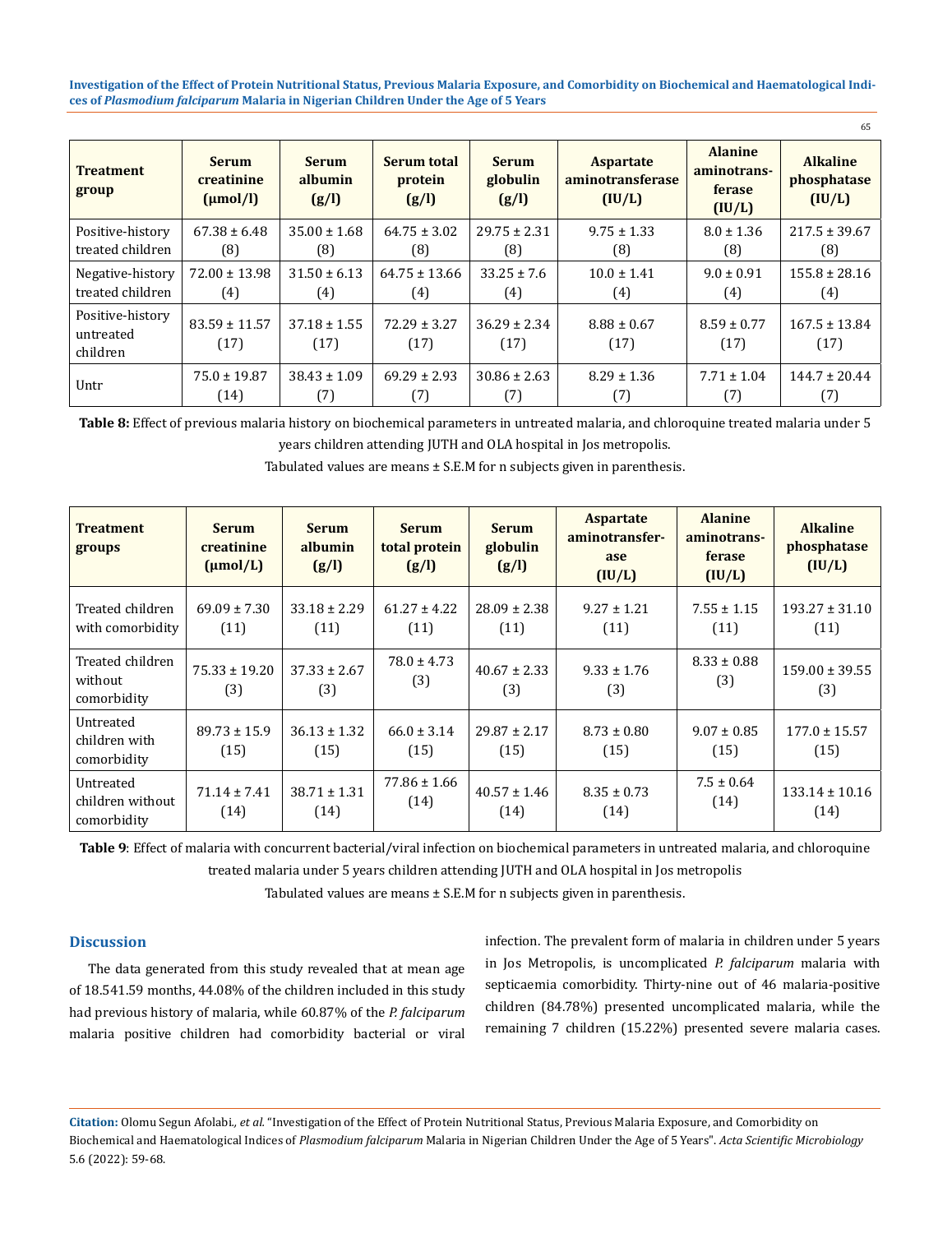There was no significant difference in the duration of fever (days) before hospital admission for all the malaria-positive groups. This suggests that the duration of fever before hospital presentation in this study area do not play a significant role in the observed diseases status of *P. falciparum* malaria on admission.

The results of the age for weight (malnutrition index) and age for height (stunted growth index) showed that all the children recruited for this study were neither malnourished nor stunted. Therefore, the effect of protein energy malnutrition on the clinical manifestations and treatment outcome of *P. falciparum* malaria in this group of children can be ruled out. The data generated from this study further showed that majority of the children recruited have previous history of malaria. All comparisons of biochemical and haematological parameters analyzed were not significantly different for studied children with previous malaria history and those without previous malaria history. Although Olomu [6] have reported mild anaemia in children under 5 years with *P. falciparum* malaria in Jos metropolis, and a report by Afolabi [8], ruled out involvement of kidney and liver as well as impairment of the functions of these organs in the pathogenesis of malaria in under 5 years malaria-positive children in Jos metropolis. This observation is in agreement with the reports that children under the age of 5 years are yet to develop immunity against malaria despite successive exposure to malaria infection and as such constitute most vulnerable group and are at a high risk of developing severe *P. falciparum* malaria [25].

The high-level of comorbidity observed in these malariapositive children suggest that inclusion of tests for septicaemia in this group of children could prevent wrong or incomplete diagnosis, and as well could prevent inadequate or inappropriate treatment. There were no significant differences in the values obtained for all the parameters analyzed in both the children with comorbidity and those with strictly *P. falciparum* infection. This finding is in agreement with report of study from Uganda that co-infection with malaria did not seem deleterious [26].

### **Conclusion**

From the pattern of the results obtained in this study we could conclude, that *P. falciparum* infection with septicaemia comorbidity is prevalent among under 5 years children in Jos Metropolis of Plateau state, Nigeria. The children were not malnourished, and there was no influence of duration of fever on the disease status on admission.; Septicaemia comorbidities and previous exposure to malaria did not have any significant impact on the values of the biochemical and hematological indices of malaria respectively, in these children.

66

### **Study Limitation**

Many of the children that were for this research work have symptoms of other diseases and. Or, histories of non- chloroquine medications before blood sample collection and as such were not eligible to participate in the study.

### **Consent For Publication**

Not applicable.

### **Funding**

### Not applicable.

"The authors declare that no funds, grants, or other support were received during the preparation of this manuscript".

### **Ethics Approval**

The research protocol for this study was approved by the Medical and Health Ethics Committee of Jos University Teaching Hospital, Jos.

### **Consent to Participate**

 Informed consent and assent were obtained from the parents. "Written informed consent was obtained from the parents".

### **Acknowledgements**

Our sincere thanks and appreciation go to the parents of all the children recruited for this study. We, also recognize the remarkable assistance of the entire staff of the Biochemistry Department, University of Jos; Hematology Department, Chemical Pathology Department, Emergency Pediatrics Unit and the entire staff of Pediatrics Department, all of Jos University Teaching Hospital.

### **Competing Interest Statement**

All the authors hereby declare that we have no conflicting interests on this study. "The authors have no relevant financial or non-financial interests to disclose".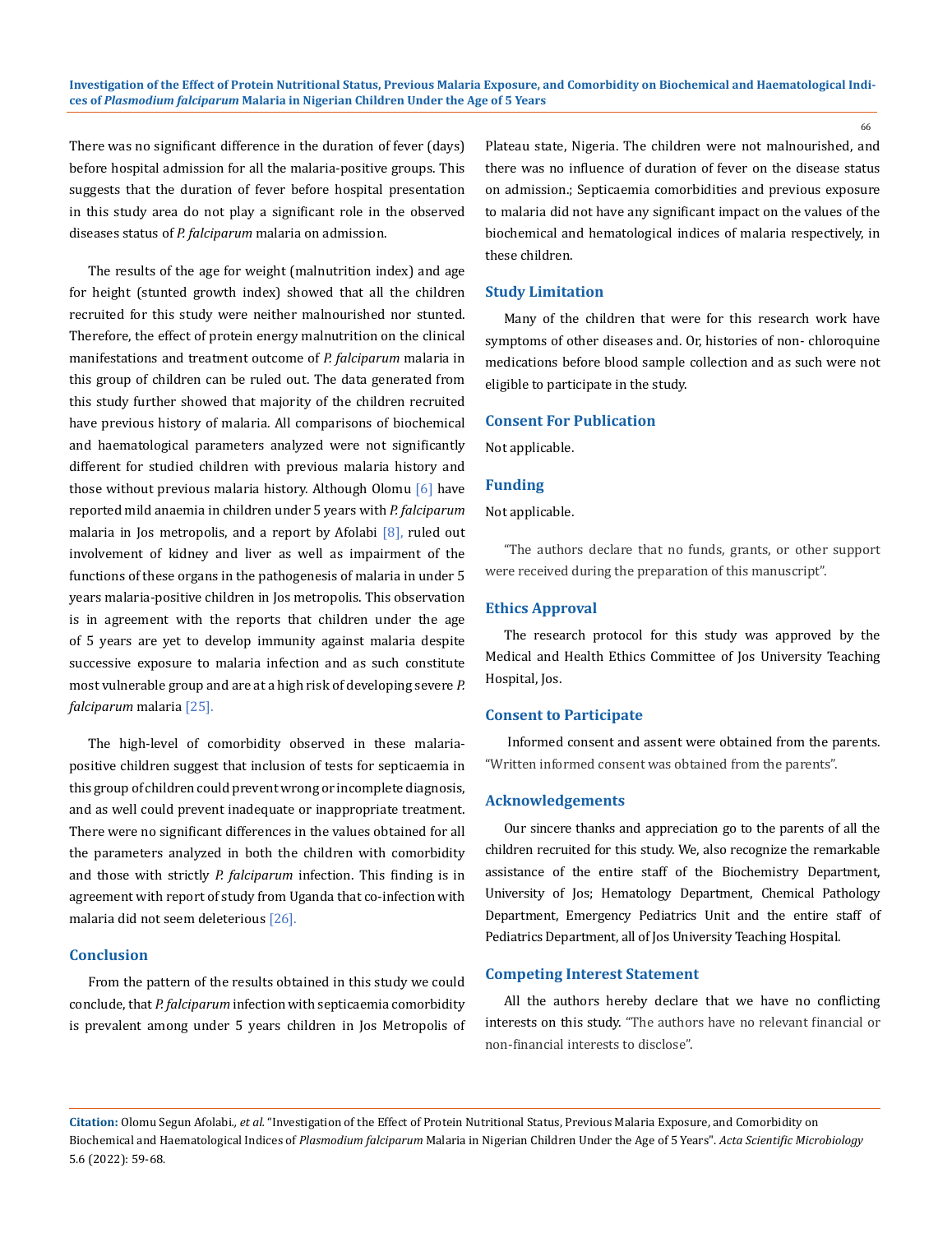### **Authors' Information**

- Authors: Dr. Olomu Segun Afolabi, PhD, Prof. Ubom Gregory Abraham<sup>1</sup> (Late), Associate Prof. Johnson Titilayo<sup>1</sup> PhD, Associate Prof. Samuel Yusufu Gazuwal, PhD are all lecturers at Department of Biochemistry, Faculty of Basic Medical Sciences, College of Health Sciences, University of Jos, Plateau, Nigeria.
- • Author: Prof. Okolo Selina Nnuaku, is a consultant and lecturer at Paediatrics Department, Jos University Teaching Hospital (JUTH), Jos, Nigeria.

### **Authors' Contribution**

OAS conceptualized and designed the research work, UGA (late) and OSN supervised the work. JT, SYG and GIH, reviewed the manuscript. All authors partook in the analysis, interpretation of data obtained. All authors read and approved the final manuscript.

### **Data Availability**

The data generated and analyzed during this study were presented in Table: 1-9.

### **Bibliography**

- 1. Greenberg AE., *et al*[. "Hospital-based surveillance of malaria](https://pubmed.ncbi.nlm.nih.gov/2743538/)[related paediatric morbidity and mortality in Kinshasa, Zaire".](https://pubmed.ncbi.nlm.nih.gov/2743538/)  *[Bulletin of the World Health Organization](https://pubmed.ncbi.nlm.nih.gov/2743538/)* 67.2 (1989): 189- [196.](https://pubmed.ncbi.nlm.nih.gov/2743538/)
- 2. Kamau A., *et al*[. "Malaria infection, disease and mortality](https://doi.org/10.1186/s12936-020-03286-6)  [among children and adults on the coast of Kenya".](https://doi.org/10.1186/s12936-020-03286-6) *Malaria Journal* [19 \(2020\): 210.](https://doi.org/10.1186/s12936-020-03286-6)
- 3. [WHO. "The "World malaria report 2019. At a glance". World](https://www.who.int/news-room/feature-stories/detail/world-malaria-report-2019)  [Malaria Report \(2019\).](https://www.who.int/news-room/feature-stories/detail/world-malaria-report-2019)
- 4. [WHO. "20 years of global progress and challenges". World](https://www.who.int/teams/global-malaria-programme/reports/world-malaria-report-2020)  [Malaria Report 2020 \(2020\).](https://www.who.int/teams/global-malaria-programme/reports/world-malaria-report-2020)
- 5. [WHO. "World malaria report 2021" \(2021\).](https://www.who.int/teams/global-malaria-programme/reports/world-malaria-report-2021)
- 6. Olomu S., *et al*[. "Determination of Effect of Home-Based](https://www.scirp.org/journal/paperinformation.aspx?paperid=85239)  [Oral Chloroquine Treatment on Haematological Indices of P.](https://www.scirp.org/journal/paperinformation.aspx?paperid=85239)  [falciparum Malaria in Children under 5 Years in Jos Metropolis".](https://www.scirp.org/journal/paperinformation.aspx?paperid=85239)  *[Advances in Infectious Diseases](https://www.scirp.org/journal/paperinformation.aspx?paperid=85239)* 8 (2018): 70-81.
- 7. Noland GS., *et al*[. "Malaria prevalence, anemia and baseline](https://bmcinfectdis.biomedcentral.com/articles/10.1186/1471-2334-14-168)  [intervention coverage prior to mass net distributions in Abia](https://bmcinfectdis.biomedcentral.com/articles/10.1186/1471-2334-14-168)  and Plateau States, Nigeria". *BMC Infectious Disease* 14 (2014): [168.](https://bmcinfectdis.biomedcentral.com/articles/10.1186/1471-2334-14-168)
- 8. Afolabi OS., *et al*[. "Investigation of the effect of malaria and](https://www.tmrjournals.com/article.html?J_num=4&a_id=1923)  [home-based oral chloroquine treatment on biochemical](https://www.tmrjournals.com/article.html?J_num=4&a_id=1923)  [indices of P. falciparum malaria infection in children under](https://www.tmrjournals.com/article.html?J_num=4&a_id=1923)  5 years in jos metropolis". *[Infectious Diseases Research](https://www.tmrjournals.com/article.html?J_num=4&a_id=1923)* 3.1 [\(2022\): 6.](https://www.tmrjournals.com/article.html?J_num=4&a_id=1923)
- 9. Jallow M., *et al*[. "Clinical features of severe malaria associated](https://www.ncbi.nlm.nih.gov/pmc/articles/PMC3460946/)  [with death: a 13-year observational study in the Gambia".](https://www.ncbi.nlm.nih.gov/pmc/articles/PMC3460946/) *PloS One* [7.9 \(2012\): e45645.](https://www.ncbi.nlm.nih.gov/pmc/articles/PMC3460946/)
- 10. Etiaba E., *et al*[. "What co-morbidities do people with malaria](https://pubmed.ncbi.nlm.nih.gov/25511339/)  [have and what are their patterns of health seeking in Nigeria?"](https://pubmed.ncbi.nlm.nih.gov/25511339/)  *[Nigerian Journal of Clinical Practice](https://pubmed.ncbi.nlm.nih.gov/25511339/)* 18.1 (2015): 22-26.
- 11. Nsirimobu Ichendu Paul., *et al*[. "Severe Falciparum Malaria:](http://www.internationaljournalssrg.org/IJMS/paper-details?Id=167)  [Prevalence, Comorbidities and Outcome in children in Port](http://www.internationaljournalssrg.org/IJMS/paper-details?Id=167)  Harcourt, Nigeria". *[SSRG International Journal of Medical](http://www.internationaljournalssrg.org/IJMS/paper-details?Id=167)  Science* [6.10 \(2019\): 5-13.](http://www.internationaljournalssrg.org/IJMS/paper-details?Id=167)
- 12. Kinyoki DK., *et al*[. "Co-morbidity of malnutrition with](https://idpjournal.biomedcentral.com/articles/10.1186/s40249-018-0449-9)  [falciparum malaria parasitaemia among children under](https://idpjournal.biomedcentral.com/articles/10.1186/s40249-018-0449-9)  [the aged 6–59 months in Somalia: a geostatistical analysis".](https://idpjournal.biomedcentral.com/articles/10.1186/s40249-018-0449-9)  *[Infectious Diseases of Poverty](https://idpjournal.biomedcentral.com/articles/10.1186/s40249-018-0449-9)* 7 (2018): 72.
- 13. Nhabomba AJ., *et al*[. "Impact of age of first exposure to](https://malariajournal.biomedcentral.com/articles/10.1186/1475-2875-13-121)  [Plasmodium falciparum on antibody responses to malaria](https://malariajournal.biomedcentral.com/articles/10.1186/1475-2875-13-121)  [in children: a randomized, controlled trial in Mozambique".](https://malariajournal.biomedcentral.com/articles/10.1186/1475-2875-13-121)  *[Malaria Journal](https://malariajournal.biomedcentral.com/articles/10.1186/1475-2875-13-121)* (2014).
- 14. Singer LM., *et al*[. "The effects of varying exposure to malaria](https://pubmed.ncbi.nlm.nih.gov/12751033/)  [transmission on development of antimalarial antibody](https://pubmed.ncbi.nlm.nih.gov/12751033/)  [responses in preschool children. XVI. Asembo Bay Cohort](https://pubmed.ncbi.nlm.nih.gov/12751033/)  Project". *[Journal of Infectious Diseases](https://pubmed.ncbi.nlm.nih.gov/12751033/)* 187.11 (2003): 1756- [1764.](https://pubmed.ncbi.nlm.nih.gov/12751033/)
- 15. Barua P., *et al*[. "The impact of early life exposure to Plasmodium](https://malariajournal.biomedcentral.com/articles/10.1186/s12936-019-2647-8)  [falciparum on the development of naturally acquired](https://malariajournal.biomedcentral.com/articles/10.1186/s12936-019-2647-8)  [immunity to malaria in young Malawian children".](https://malariajournal.biomedcentral.com/articles/10.1186/s12936-019-2647-8) *Malaria Journal* [18 \(2019\): 11.](https://malariajournal.biomedcentral.com/articles/10.1186/s12936-019-2647-8)
- 16. Balikagala B., *et al*[. "Recovery and Stable Persistence of](https://malariajournal.biomedcentral.com/articles/10.1186/s12936-020-03157-0)  [Chloroquine Sensitivity in Plasmodium falciparum Parasites](https://malariajournal.biomedcentral.com/articles/10.1186/s12936-020-03157-0)  [after Its Discontinued Use in Northern Uganda".](https://malariajournal.biomedcentral.com/articles/10.1186/s12936-020-03157-0) *Malaria [Journal](https://malariajournal.biomedcentral.com/articles/10.1186/s12936-020-03157-0)* (2020).
- 17. [Ukwuom B. "Fed Govt. Bans Chloroquine for Malaria](https://www.proshareng.com/news/GENERAL/Fed-Govt.-bans-Chloroquine-for-malaria-treatment/24474)  Treatment". *[The Guardian](https://www.proshareng.com/news/GENERAL/Fed-Govt.-bans-Chloroquine-for-malaria-treatment/24474)* (2005).
- 18. Okonkwo PO., *et al*[. "Compliance to Correct Dose of Chloroquine](https://academic.oup.com/trstmh/article-abstract/95/3/320/1905493?redirectedFrom=fulltext)  [in Uncomplicated Malaria Correlates with Improvement in](https://academic.oup.com/trstmh/article-abstract/95/3/320/1905493?redirectedFrom=fulltext)  [the Condition of Rural Nigerian Children".](https://academic.oup.com/trstmh/article-abstract/95/3/320/1905493?redirectedFrom=fulltext) *Transactions of the [Royal Society of Tropical Medicine and Hygiene](https://academic.oup.com/trstmh/article-abstract/95/3/320/1905493?redirectedFrom=fulltext)* 95 (2001): 320- [324.](https://academic.oup.com/trstmh/article-abstract/95/3/320/1905493?redirectedFrom=fulltext)

**Citation:** Olomu Segun Afolabi*., et al.* "Investigation of the Effect of Protein Nutritional Status, Previous Malaria Exposure, and Comorbidity on Biochemical and Haematological Indices of *Plasmodium falciparum* Malaria in Nigerian Children Under the Age of 5 Years". *Acta Scientific Microbiology*  5.6 (2022): 59-68.